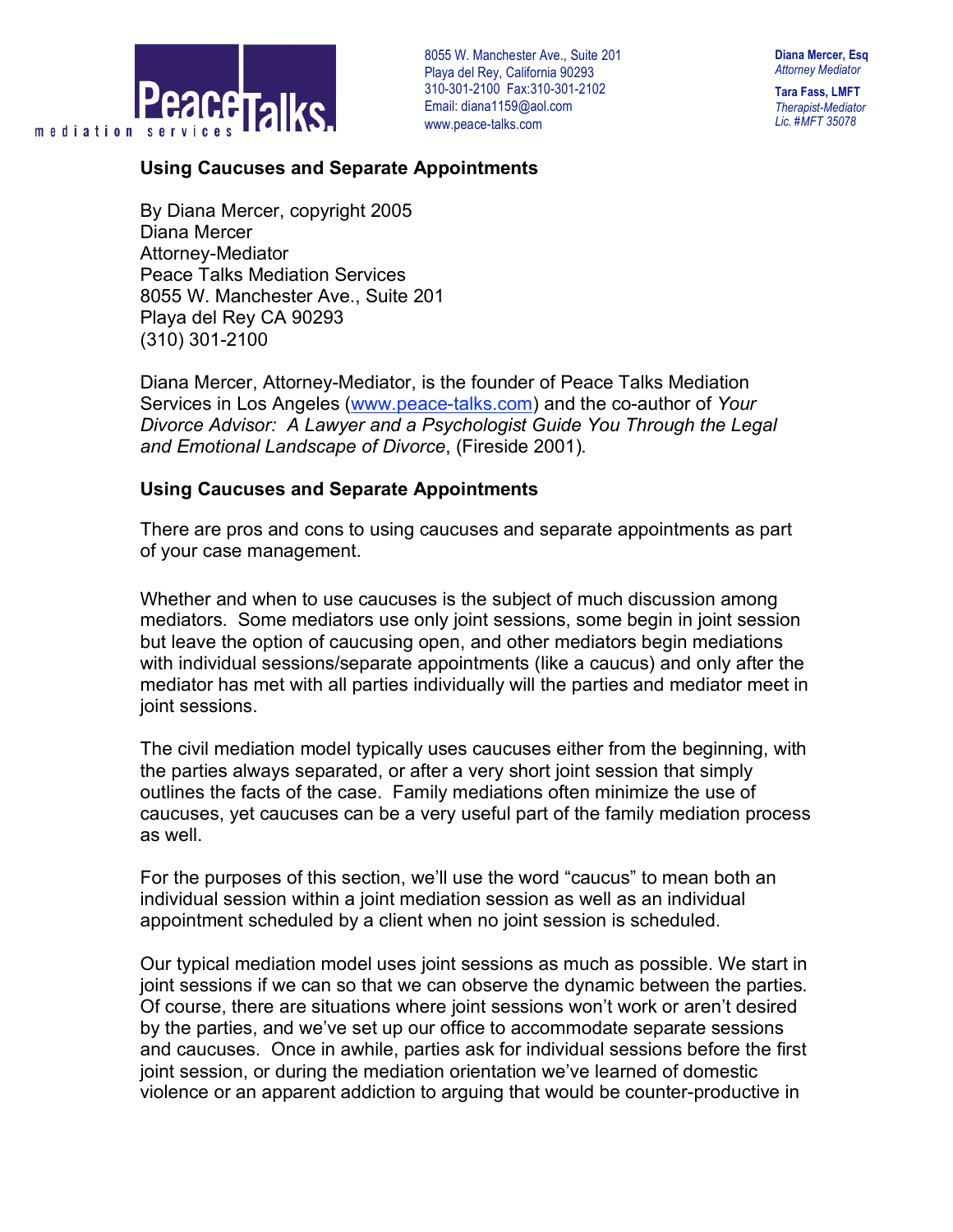

**Diana Mercer, Esq** *Attorney Mediator*

**Tara Fass, LMFT** *Therapist-Mediator Lic. #MFT 35078*

a joint session. That said, we believe that the most efficient, transformative progress is made in joint sessions.

There are times when caucuses are absolutely necessary, however. If you observe a client becoming more and more disregulated (*i.e.,* agitated or out of control), it may be time to caucus. Pay attention to the clients' behavior, and their apparent physiological state. You cannot rely on clients to be accurate reporters of what should happen next. They may or may not realize how out of control they are (or are becoming). A common example of this is the client who is crying but who protests "I'm fine, let's keep going." Any kind of agitated behavior is a sign to the mediator that a caucus may be the next best move. If not a caucus, at least take a short break.

Caucuses can be a great tool for making clients take the break from each other that will allow them to calm down. We use them for a variety of reasons, typically to good effect:

 Self-soothing; Trust building with the mediator(s); Helping clients reality test; Helping clients prioritize their goals; Letting clients articulate their potentially unmanageable emotions and vent

In our eyes, the three drawbacks of caucuses are (1) the increased cost because it slows the process down, (2) because caucuses slow things down, they make it harder for clients to see progress and success in the mediation session and (3) the clients are the ones who really need to hear each other and learn to listen to each other, and the caucus doesn't permit them to do that. In a situation where no progress is being made because of persistent low road behavior, and where it's apparent that clients are not listening to each other and cannot be persuaded to do so, then the two drawbacks of caucuses are overcome because it helps prepare them to return to mediation.

We've overcome what would have been a fourth drawback to caucuses by using a co-mediation method that is a little unconventional: when we caucus, the mediators split up and one mediator goes with one client and the other mediator goes with the other client. We've worked together long enough to trust what the other is doing in the other room and to anticipate what that might be. No one sits alone in our practice. We've simply found that no matter what clients tell us, *i.e.,* "I'm fine sitting here by myself. I have work to do and calls to return," that they are not comfortable sitting alone. The exceptions are rare.

If one client really needs both mediators' attention, then we ask our Dispute Resolution Associate to sit with the other client. This gives her an opportunity to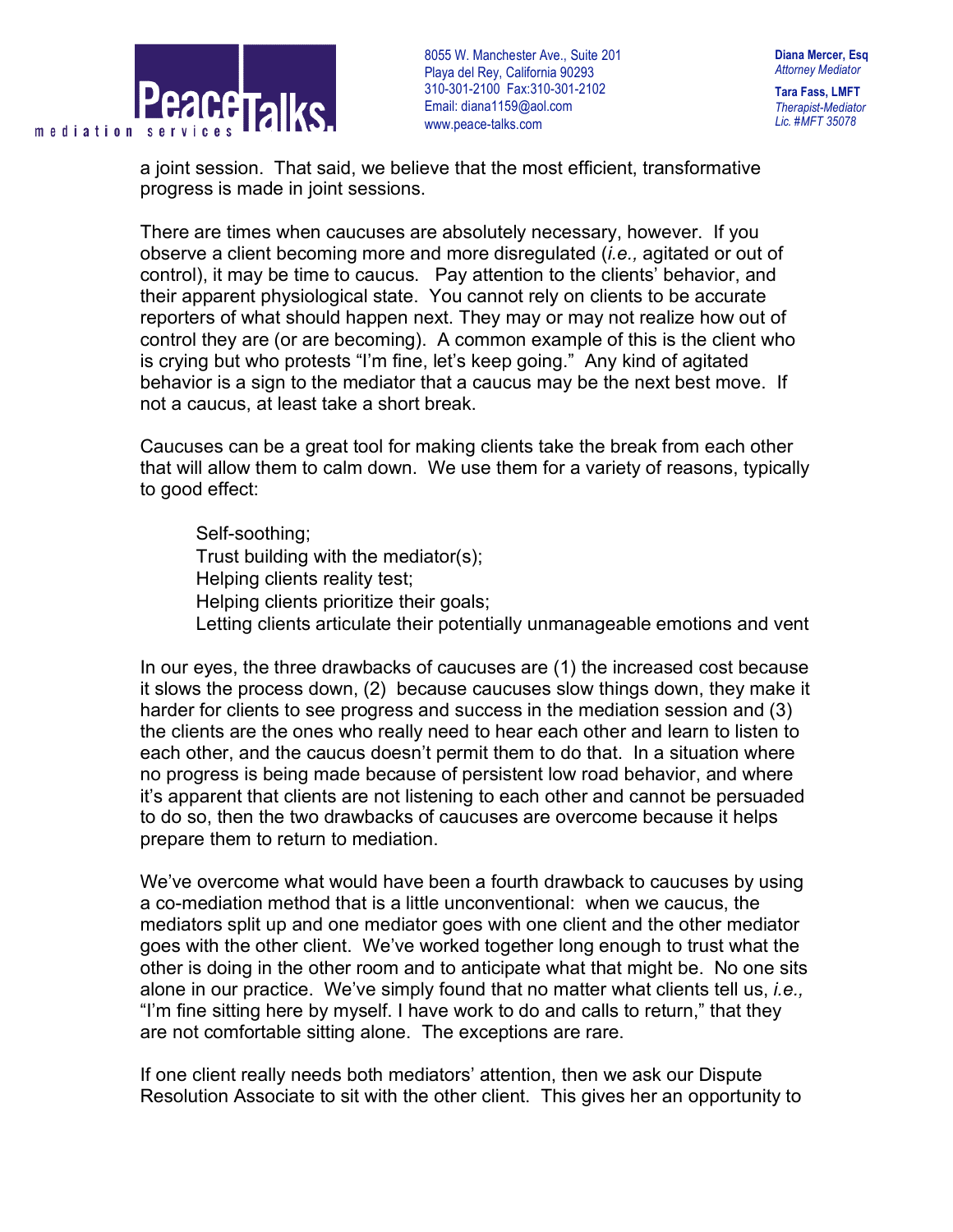

**Diana Mercer, Esq** *Attorney Mediator*

**Tara Fass, LMFT** *Therapist-Mediator Lic. #MFT 35078*

make sure that the client has completed his or her financial disclosures or to review other paperwork. At the very least, she'll sit down with the client and watch a video or make small talk. It's the rare client who is truly comfortable sitting alone with the mediators in the other room with the spouse.

This is our take on the use of caucuses in our practice. As your role model or guide, you may also want to consider Christopher Moore's analysis on some of the reasons and benefits of using caucuses as outlined in his book, *The Mediation Process* (Wiley/Jossey-Bass, 2003):

**Caucuses** Adapted from Christopher Moore's *The Mediation Process* (Wiley-Jossey Bass 2003)

In mediation you may encounter some internal dynamics between the parties and their lawyers which may make caucuses helpful:

 Problems with the relationships between the parties or within a team Problems with the negotiation process

Problems with the substantive issues under discussion

Other useful features of caucusing:

Provides parties with a break if the joint session is too intense

 Refocus the motivation of the parties on why a settlement is important and the alternatives to a negotiated settlement (*e.g.,* you can ask a lawyer in front of the client what the weak parts of the case are)

Reality testing and acting as a sounding board

 Gives parties a chance to review BATNA (best alternatives to a negotiated agreement)

 Uncover confidential information that may not be revealed in joint sessions Control communications of parties and help them focus, helps eliminate emotions when you separate them

 Educate an inexperienced disputant about negotiation procedures or dynamics

 Prevent a party from making premature concessions or commitments Moving a party off an untenable or hard-line position

 Develop a single-text negotiating document when parties too numerous, issues too complex, or emotions too heated for face-to-face encounters

 Develop settlement alternatives in an environment that separates the process of generating options from that of evaluation

 Determine if an acceptable bargaining range has been established (or create one)

 Design proposals or offers that will be later brought to joint session Test the acceptability of one party's proposal by presenting the offer to the other party as an option generated by the mediator rather than opposing party Make appeals to common principles or goals